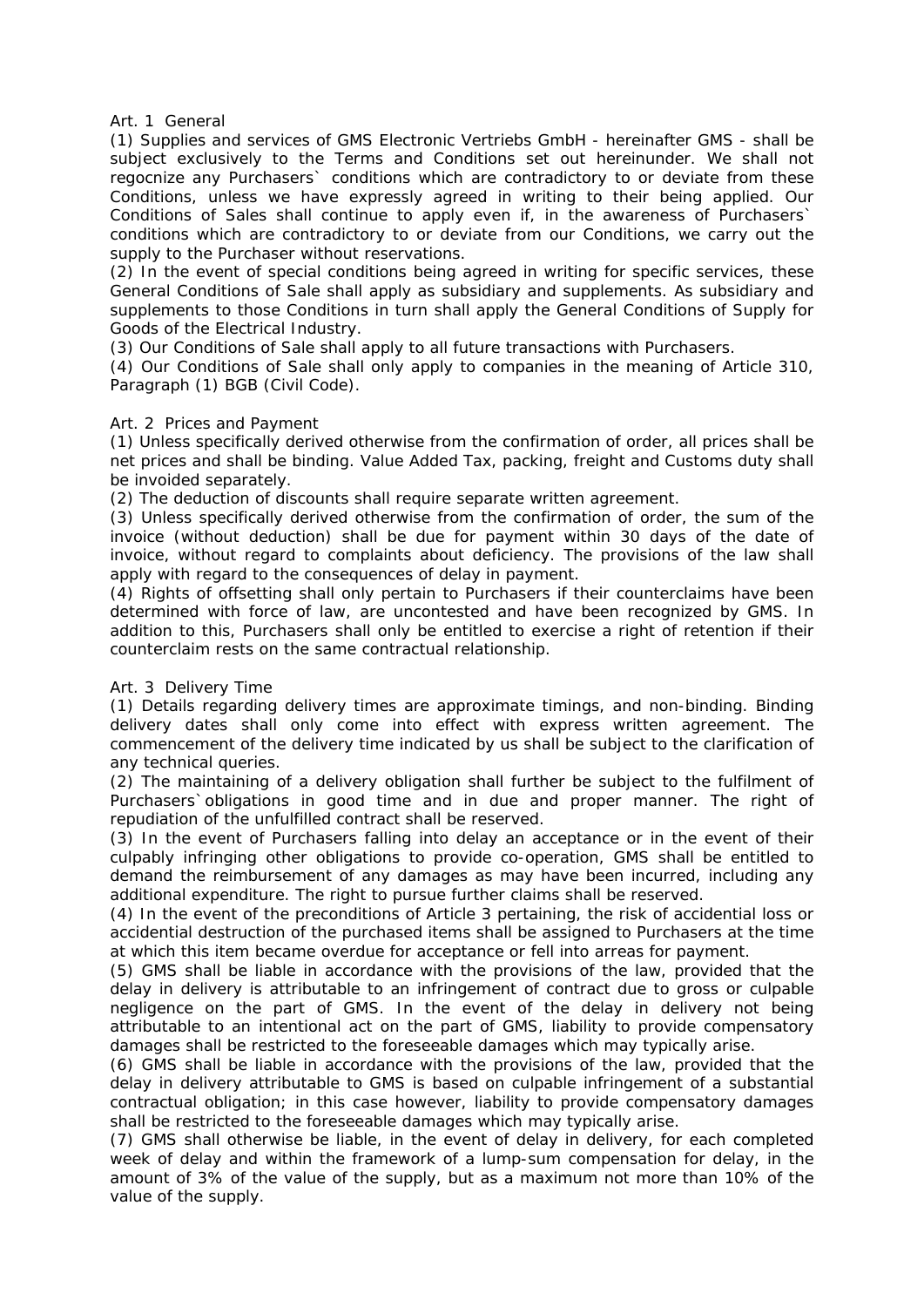(8) GMS shall not be liable for the exceeding of the agreed delievery time, in the event of this being caused by circumstances which are not attributable to GMS. GMS shall in particular not be liable for delays and services which are caused by instances of force majeure or due to events which substantially impeded delievery by GMS or render it impossible; these shall in particular include strike, lock-out, official decrees, etc. GMS shall be entitled to postpone delievery by the duration of the impediment, plus a reasonable start-up time, or to withdraw from the contract due to the part still unfulfilled.

# Art. 4 Assignment of Risk - Packaging Costs

(1) Unless agreed otherwise in writing, deliveries shall be effected on instructions from GMS directly ex-works or our stocks at the expense and risk of Purchasers.

(2) Transport packing and all other packing under the terms of the Packaging Decree shall not be recovered, with the exception of pallets. Purchasers shall be obliged to arrange for disposal of the packaging at their own expense.

(3) If Purchasers so wish, GMS shall cover the delivery by a transport insurance policy. The costs incurred shall be borne by Purchasers.

## Art. 5 Guarantee

(1) Purchasers shall be obliged to advice GMS in writing of any apparent deficiencies within a period of two weeks from receipt of the goods; otherwise the pursuite of claims under the quarantee shall be excluded. Dispatch in good time shall be sufficient for the maintaining of specified periods of grace. Purchasers shall bear the whole burden of proof for all claim preconditions, and in particular for the deficiency itself, for the time of the deficiency, and for the submission of the complaint in good time.

(2) in the event of a defect or deficiency in the item purchased pertaining which is attributable to us, GMS shall, at our discretion, either make good or provide a replace ment delivery. In the event of making good, GMS shall be obliged to bear all expenses required in making good the defect of deficiency , in particular transport costs, transit costs, and costs of labour and materials, up to the amount of the purchase price, provided that these are not substantially increased by the fact of the purchased item having been moved to a location other than that of the place of fulfilment.

(3) In the event of GMS not being prepared, or not in a position, to make good the defect or deficiency, or effect replacement delivery, or in the event of their delaying this beyond a reasonable period of grace, for reasons attributable to GMS, or in the event of the making good of defect or deficiency or the effecting of replacement delivery not comming to pass, than Purchasers shall be entitled, at their discretion, to withdraw from the contract (repudiation), or to demand an appropriate reduction in the purchase price (reduction).

(4) In the event of Purchasers withdrawing from the Contract due to legal or material insufficiency after failure to effect subsequent fulfilment, they shall not acquire any supplementary claims for compensation due to the defect of deficiency.

(5) GMS shall be liable in accordance with the provisions of the law in the event of Purchasers pursuing claims for compensatory damages which are based on wilful or gros negligence. In the event of no wilful infringement of contract being attributable to GMS, liability to effects compensatory damages shall be restricted to the foreseeable damages which may typically arise.

(6) In the event of GMS culpably infringing a substantial contractual obligation, liability shall be restricted to the foreseeable damages which may typically arise.

(7) Apart from this, liability to effect compensatory damages shall be excluded. In this context, GMS shall in particular not be liable for damages which are not incurred on the object of supply itself.

(8) The mandatory provisions of the Product Liability Law (Produkthaftungsgesetz) shall remain unaffected thereby.

(9) The statute of liminations for claims for defect or deficiency shall be 12 months, calculated from the assignment of risk.

Art. 6 Overall Liability